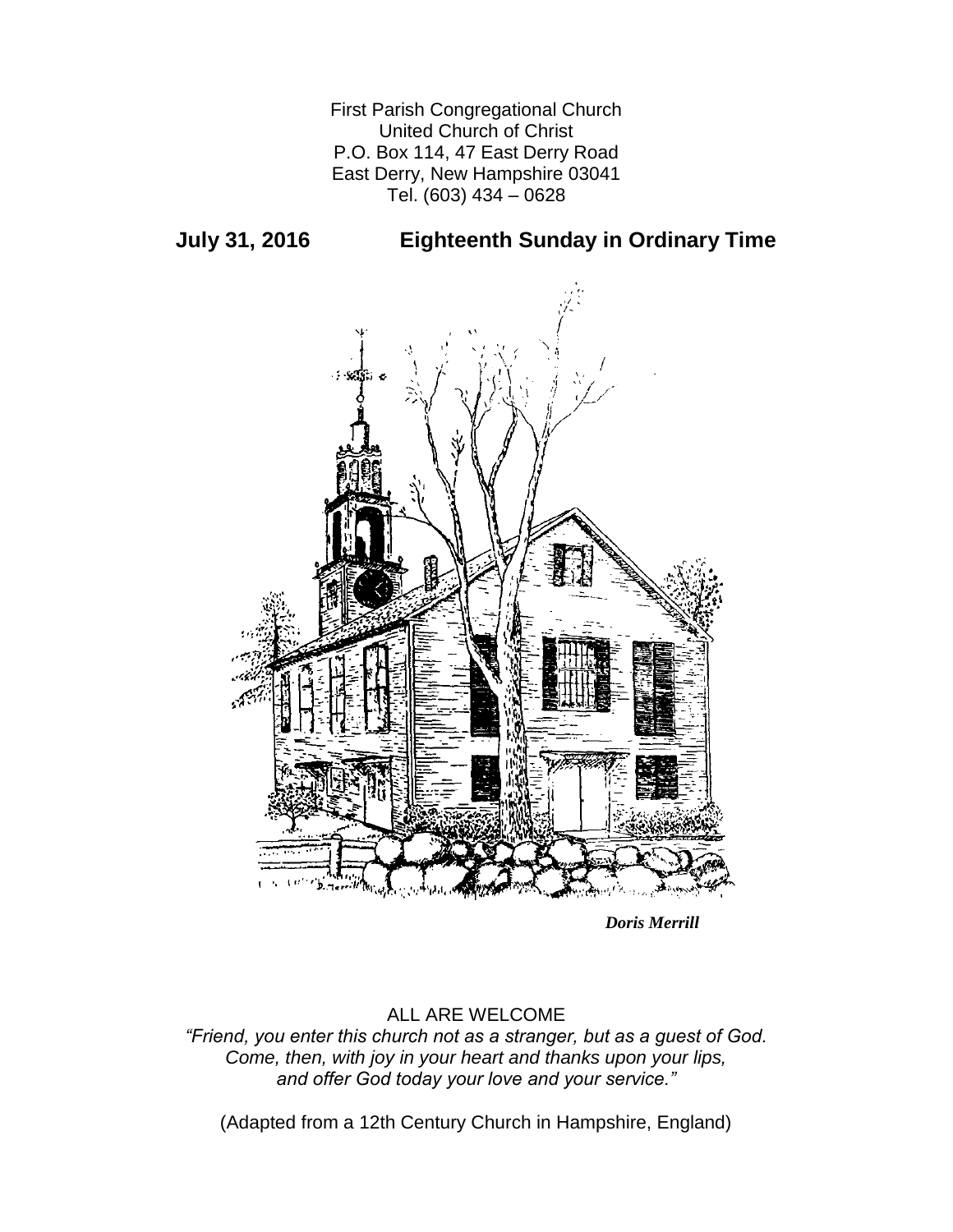## *July 31, 2016 Eighteenth Sunday in Ordinary Time*

**Jesus said:** '*Come, you that are blessed by my Father, inherit the kingdom prepared for you from the foundation of the world;* 

*for I was hungry and you gave me food, I was thirsty and you gave me something to drink, I was a stranger and you welcomed me,* 

*I was naked and you gave me clothing, I was sick and you took care of me, I was in prison and you visited me*.' (Matthew 25:34-36)

## **WELCOME TO ALL OF GOD'S CHILDREN**

ANNOUNCEMENTS & SHARING JOYS AND CONCERNS

## **WE GATHER INTO THE PRESENCE OF GOD**

\*HYMN NO. 6 *"Sing Praise to God Who Reigns"*

## \*CALL TO WORSHIP

One: The Creator is waiting to claim us now as God's own.

- **All: We have come to meet the God who welcome's us.**
- One: Listen, for God will speak to those who want to hear.

**All: Let us gather to experience God's steadfast love.**

### \*PRAYER OF INVOCATION

**Living God, we come as your children to be reclaimed and blessed. We need the inner strength that comes to us through worship. Take away the noisy clamor that would make us captives of human traditions. Turn us toward the source of our salvation, toward your steadfast love and faithfulness. Amen.**

\*SONG OF PRAISE #759 **Glory to the Creator, the Christ, the Holy Spirit, Three-in-One; as it was in the beginning, is now, and ever shall be, world without end. Amen. Amen.**

## **WE INVITE FORWARD GOD'S YOUNGER DISCIPLES**

*At this time, all children are invited to come forward for the children's offering, and children's time. An offering is not required for participation. All are welcome, especially first time visitors.*

## CHILDREN'S OFFERING "*Jesus Loves Me"*

## PRAYER OF DEDICATION (in unison)

**Dear God, we offer you our gifts with thanks and praise, be with us and guide us all of our days. Teach us how to love each other, and to shine your light into the world. Amen.**

### CHILDREN'S MESSAGE KATHOL AND THE SAN SERVICE OF THE SAN SERVICE OF THE SAN SERVICE OF THE SAN SERVICE OF THE SAN SERVICE OF THE SAN SERVICE OF THE SAN SERVICE OF THE SAN SERVICE OF THE SAN SERVICE OF THE SAN SERVICE OF TH

THE LORD'S PRAYER

**Our Father, who art in heaven, Hallowed be Thy name. Thy kingdom come; Thy will be done; on earth as it is in heaven. Give us this day our daily bread and forgive us our debts as we forgive our debtors. Lead us not into temptation, but deliver us from evil; for Thine is the Kingdom, and the Power, and the Glory forever. Amen**. (Children and youth may now go to their classes.)

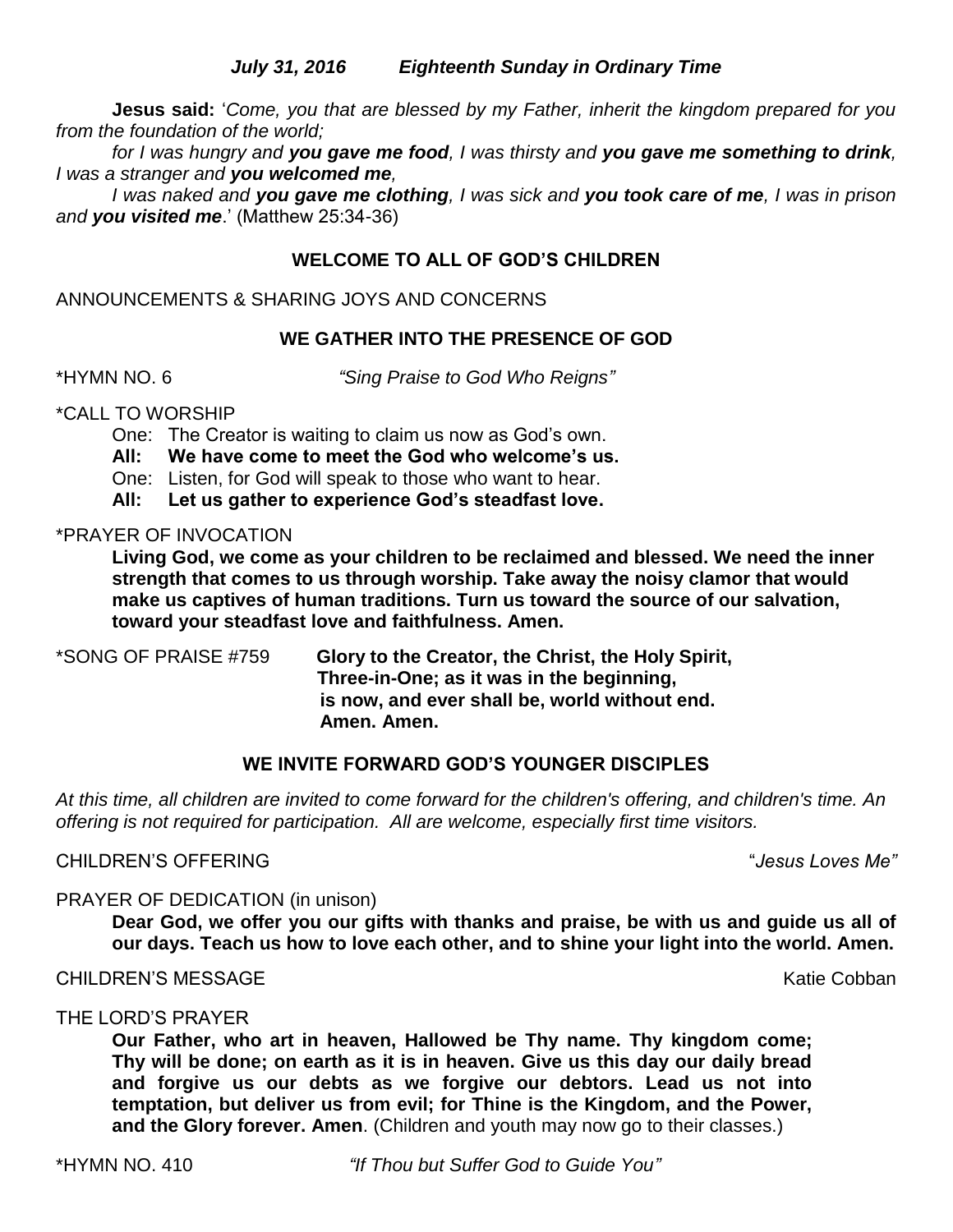### **WE HEAR GOD'S WORD FOR US**

| <b>OLD TESTAMENT</b> | Psalms 107: 1-9, 43 | $(O.T. pp. 619-620)$      |
|----------------------|---------------------|---------------------------|
| NEW TESTAMENT        | Luke 11: 1-13       | (N.T. p. 74)              |
| <b>SERMON</b>        | "Prayer Power"      | The Rev. Dr. Deborah Roof |

### **WE RESPOND WITH PRAYER**

PASTORAL PRAYER

### **WE RESPOND WITH OUR FINANCIAL GIFTS**

### OFFERTORY INVITATION

The faithfulness of God elicits our answering faithfulness. The good gifts of our heavenly Parent call for an outpouring of gratitude. May our offerings give evidence of abounding thankfulness.

OFFERTORY MUSIC

\*DOXOLOGY #780 **Praise God from whom all blessings flow; Praise God, all creatures here below; Praise God above, you heavenly host: Praise Father, Son, and Holy Ghost.**

#### \*PRAYER OF DEDICATION

**Holy God, whose name is before all names, we worship you with our offerings. They represent our labor, our investment of time and energy. We want them to be put to the best possible use. May they save many from the course of evil and turn them to faithful discipleship. May they provide bread for body and soul, that your people may be preserved and strengthened for ministry. Bless and multiply our efforts, we pray. Amen.**

#### **WE GO OUT TO LOVE AND SERVE A LOVING, SERVING GOD**

| *HYMN NO. 419                           | "Now Thank We All Our God"                                                                                                                             |  |
|-----------------------------------------|--------------------------------------------------------------------------------------------------------------------------------------------------------|--|
| <b>BENEDICTION</b>                      |                                                                                                                                                        |  |
| <b>CONGREGATIONAL RESPONSE</b>          | God be with you till we meet again;<br>By good counsel guide, uphold you,<br>With a shepherd's care enfold you:<br>God be with you till we meet again. |  |
| <b>POSTLUDE</b>                         |                                                                                                                                                        |  |
| *Indicates all that are able may stand. |                                                                                                                                                        |  |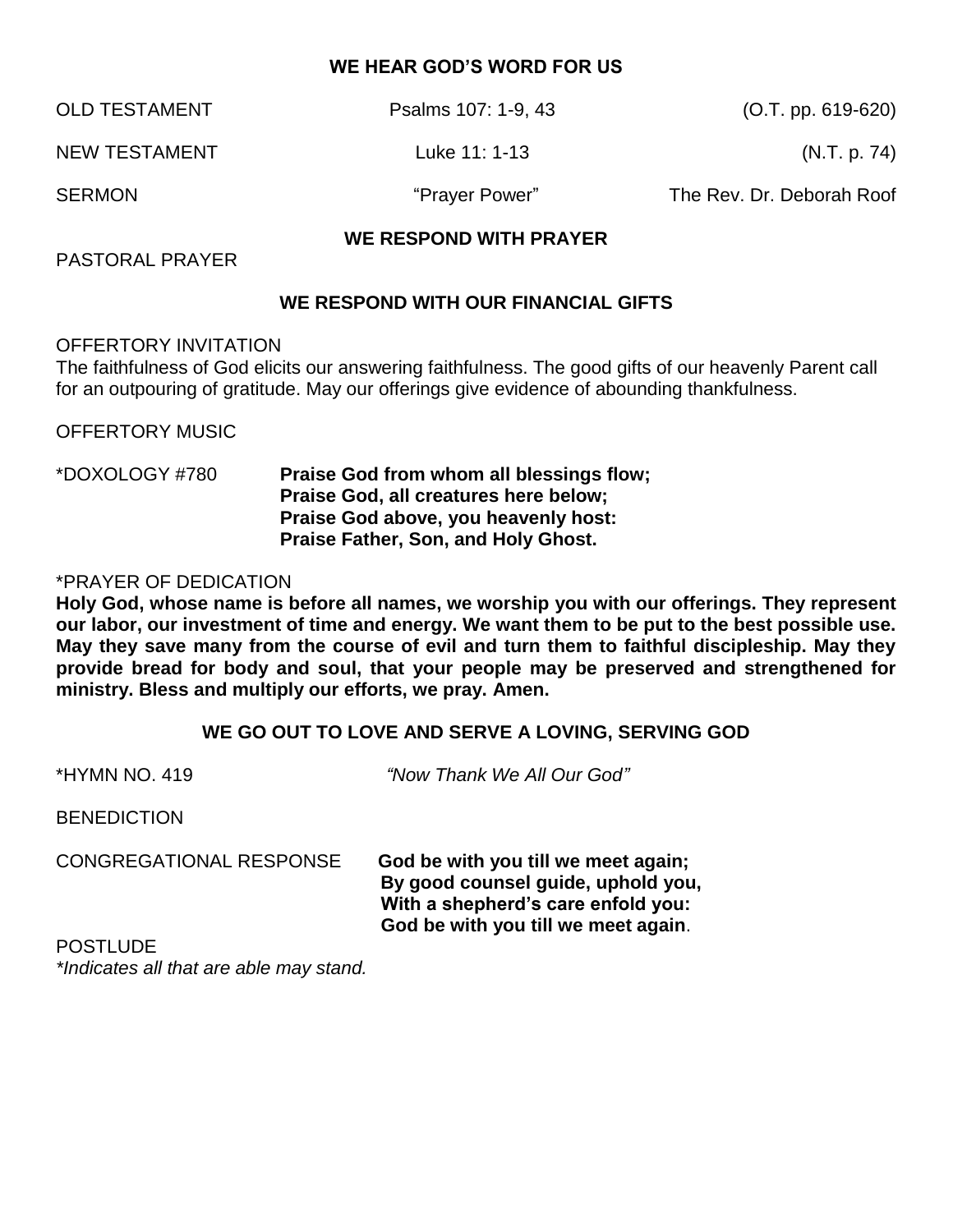GREETER(s) SERVICES AND THE CONSTRUCTION OF THE CONSTRUCTION CONSTRUCTION OF THE CONSTRUCTION OF THE CONSTRUCTION OF THE CONSTRUCTION OF THE CONSTRUCTION OF THE CONSTRUCTION OF THE CONSTRUCTION OF THE CONSTRUCTION OF THE C PASTOR The Rev. Dr. Deborah Roof ASSOCIATE PASTOR **The Rev. Heidi Carrington Heath** MUSIC DIRECTOR **Susan Handy** Susan Handy ACCOMPANIST/ORGANIST ACCOMPANIST ACCOMPANIST/ORGANIST INTERIM ADMINISTRATIVE ASSISTANT **Rebecca Cobban** 

MINISTERS OF THE CHURCH Members of the Congregation DEACONS OF THE MONTH SARAH SARAH SARAH Keller and Diane Dunn LAY READER **Example 2018** 2019 12:30 2019 2019 2021 2022 2023 2024 2022 2023 2024 2022 2023 2024 2022 2023 2024 20 USHERS Ross and Linda Webber Kevin and Diane Gordon Michael Bryan

# **First Parish Congregational Church, United Church of Christ** PO BOX 114, 47 East Derry Rd East Derry, NH 03041 Tel. 603.434.0628 Fax. 603.437.3001 Interim Office Manager: Rebecca Cobban Email: officemgr@fpc-ucc.org Office Hours: Monday-Friday 10:00 AM – 4:30 PM Our website [www.fpc-ucc.org](http://www.fpc-ucc.org/) Find us and 'friend us' on Faceboo[k www.facebook.com/fpcucc](http://www.facebook.com/fpcucc)



**Food Pantry Donations –** We are in need of food pantry donations, they must be nonperishable and nonglass. Please help us support our local food pantry, every donation counts.

## NOT TOO LATE: **Join us for Summer Faith Formation reading The Shack by William Paul Young!\*\***

Tuesday evenings: July 26th-Tuesday, August 16th from 7-8:30 PM. And: Wednesday morning: August 3rd-August 24th from 9:30-11 AM. All are welcome! Books are still available in the office. Even if you can't join a reading group, come grab a book and enjoy!

**Slow-Flow Yoga –** Join Ali Bowen for slow-flow yoga on Thursdays at 6:30 p.m.! Ali is a registered 200-hour YTT yoga instructor who has been attending First Parish since February. This three-week session will run from August 4th - August 18th, and the cost is \$25 for all three classes or \$10 per class. Twenty percent of the proceeds will benefit First Parish. No prior yoga experience required, but you will need to bring your own mat! Please sign up by Sunday, July 24th.

**Fireworks Cruise!!** – Join us on August 10<sup>th</sup> at 7pm for the annual Youth Ministry Fireworks Cruise. Tickets are being sold after church, \$15 each or 4 for \$50. Please see Reni Harnden for more information.

# **Congregational Information Gathering** – *August 14 after worship!*

We will hear important updates from the Building Advisory Committee regarding the plans for the connector. Please plan to attend.

**Do you play a musical instrument?** See Sue Handy or Bill Cheyne for more information. We will play during worship on Aug 14!